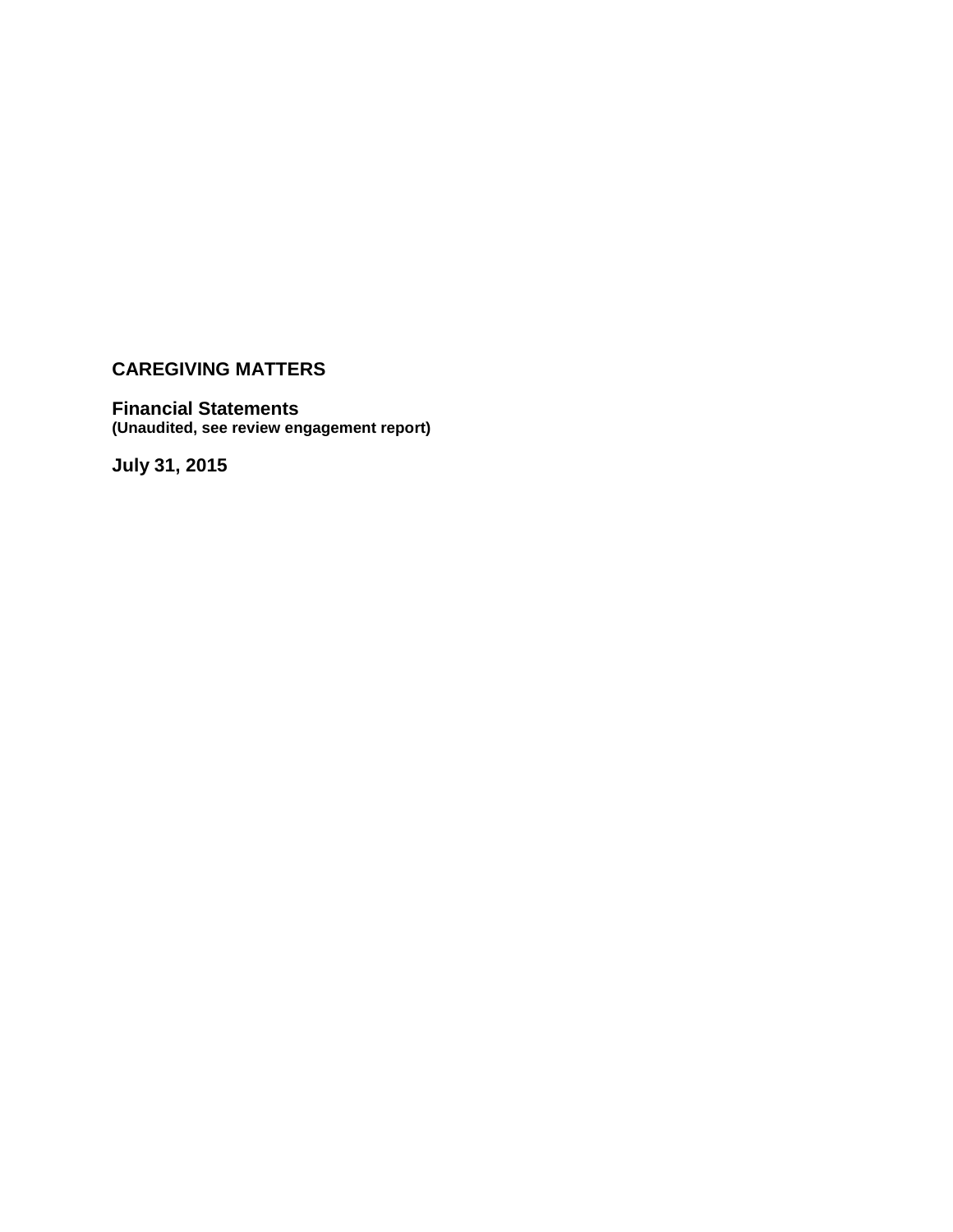D.O. Chartered Accountant 208-180 James Street South

Hamilton Ontario L8P 1V4 Tel 416 219 6904

E-mail: dami@docharteredaccountant.com

### **REVIEW ENGAGEMENT REPORT**

To the Directors of **Caregiving Matters**

We have reviewed the balance sheet of **Caregiving Matters** as at July 31, 2015 and the statement of operations, changes in net assets and cash flows for the year then ended. Our review was made in accordance with Canadian generally accepted standards for review engagements and, accordingly, consisted primarily of inquiry, analytical procedures and discussion related to information supplied to us by the organization.

A review does not constitute an audit and, consequently, we do not express an audit opinion on these financial statements.

Based on our review, nothing has come to our attention that causes us to believe that these financial statements are not, in all material respects, in accordance with Canadian accounting standards for notfor-profit organizations.

DO Chartered Accountant

Hamilton Ontario

(January 29, 2016) *Licensed Public Accountant*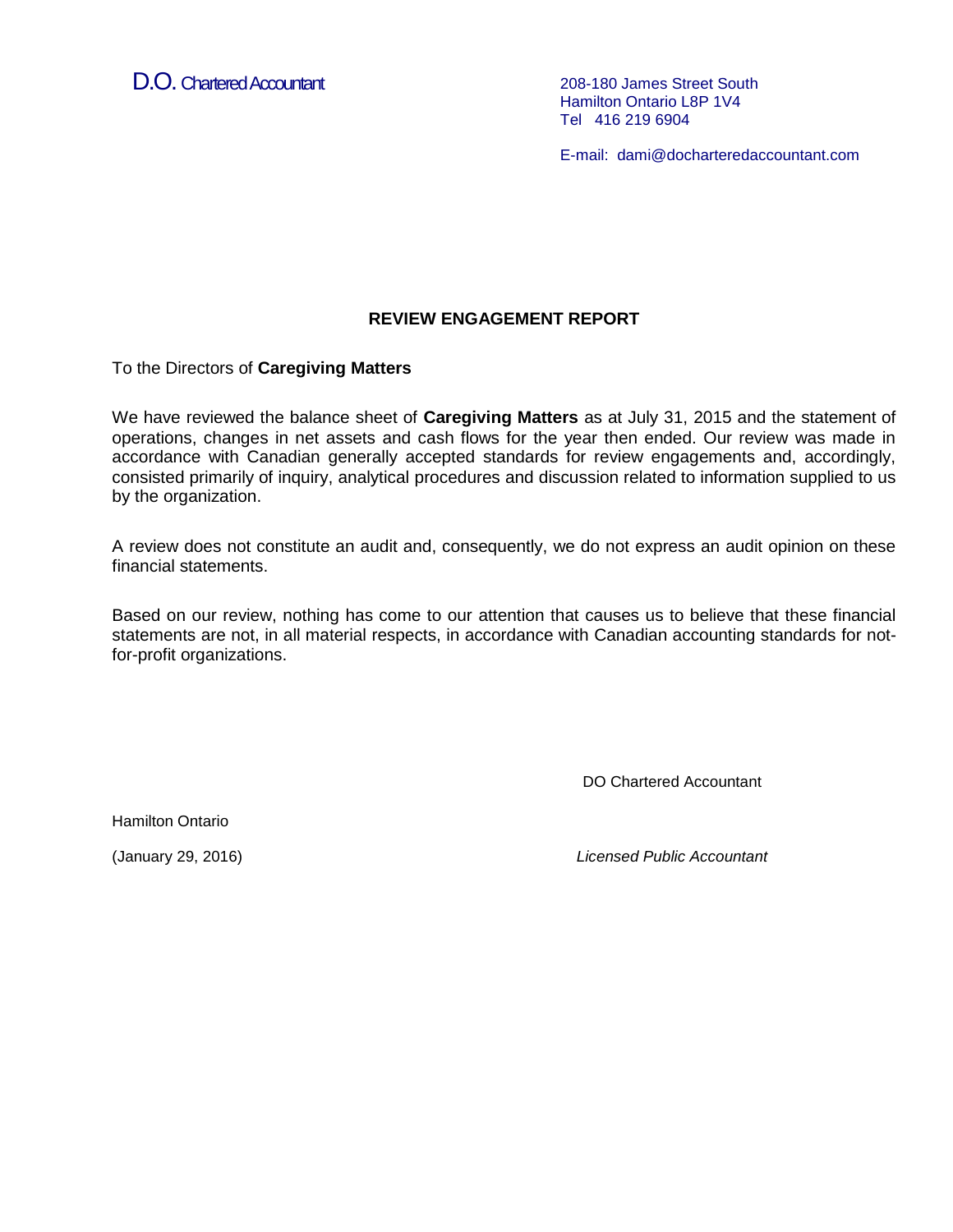# **Balance Sheets as at July 31, 2015**

(Unaudited, See review engagement report)

|                                                                                    | July 31<br>2015                       | July 31<br>2014                       |
|------------------------------------------------------------------------------------|---------------------------------------|---------------------------------------|
| <b>ASSETS</b>                                                                      |                                       |                                       |
| Current:<br>Cash and cash equivalents<br><b>GST/HST</b> receivable                 | \$<br>21,812<br>5,329<br>27,141<br>\$ | \$<br>63,973<br>5,158<br>69,131<br>\$ |
| <b>LIABILITIES</b>                                                                 |                                       |                                       |
| Current:<br>Accounts payable and accrued liabilities<br>Deferred revenues (Note 4) | \$<br>1,130<br>1,130                  | \$<br>1,130<br>53,136<br>54,266       |
| <b>NET ASSETS</b>                                                                  |                                       |                                       |
| Accumulated surplus                                                                | 26,011                                | 14,865                                |
|                                                                                    | 27,141<br>\$                          | 69,131<br>\$                          |

Approved by the Board *<u>Approved by the Board</u>* 

*Director*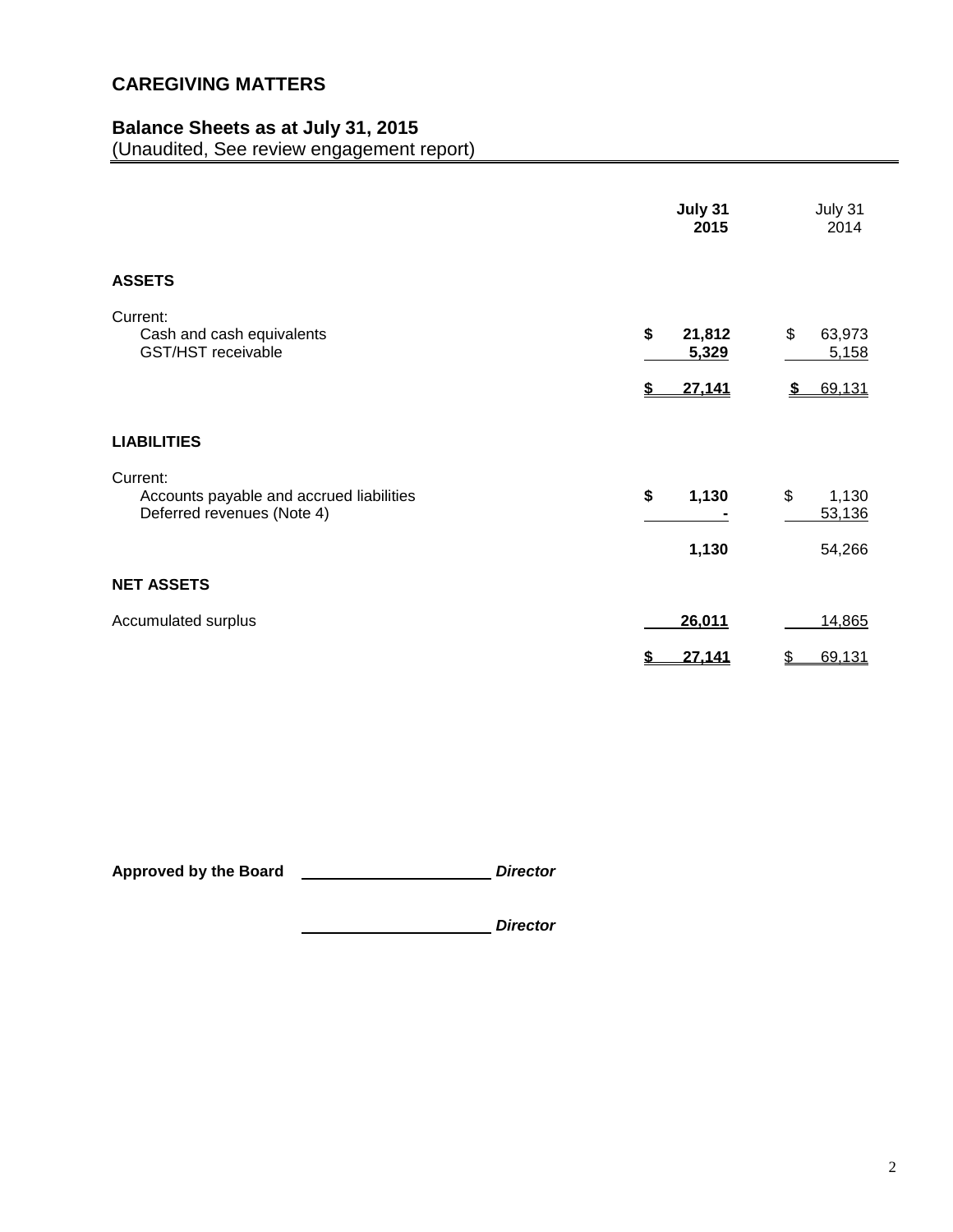# **Statement of Operations and changes in Net Assets**

### **For the years ended July 31, 2015**

(Unaudited, See review engagement report)

|                                                                                                 | 2015                               | 2014                                        |
|-------------------------------------------------------------------------------------------------|------------------------------------|---------------------------------------------|
| <b>REVENUES</b>                                                                                 |                                    |                                             |
| Government project grants (Note 3)<br>Donations and awards<br>GST/HST                           | \$<br>82,661<br>3,700<br>13,029    | \$<br>59,886<br>9,285                       |
|                                                                                                 | 99,390                             | 69,171                                      |
| <b>EXPENSES</b>                                                                                 |                                    |                                             |
| Program expense<br>Professional fees<br>General and administrative<br>Advertising and promotion | 85,308<br>1,130<br>1,806<br>88,244 | 55,063<br>1,039<br>1,633<br>1,065<br>58,800 |
| <b>EXCESS OF REVENUES OVER EXPENSES</b>                                                         | 11,146                             | 10,371                                      |
| Net asset, beginning of year                                                                    | 14,865                             | 4,494                                       |
| Net assets, end of year                                                                         | 26,011                             | 14,865                                      |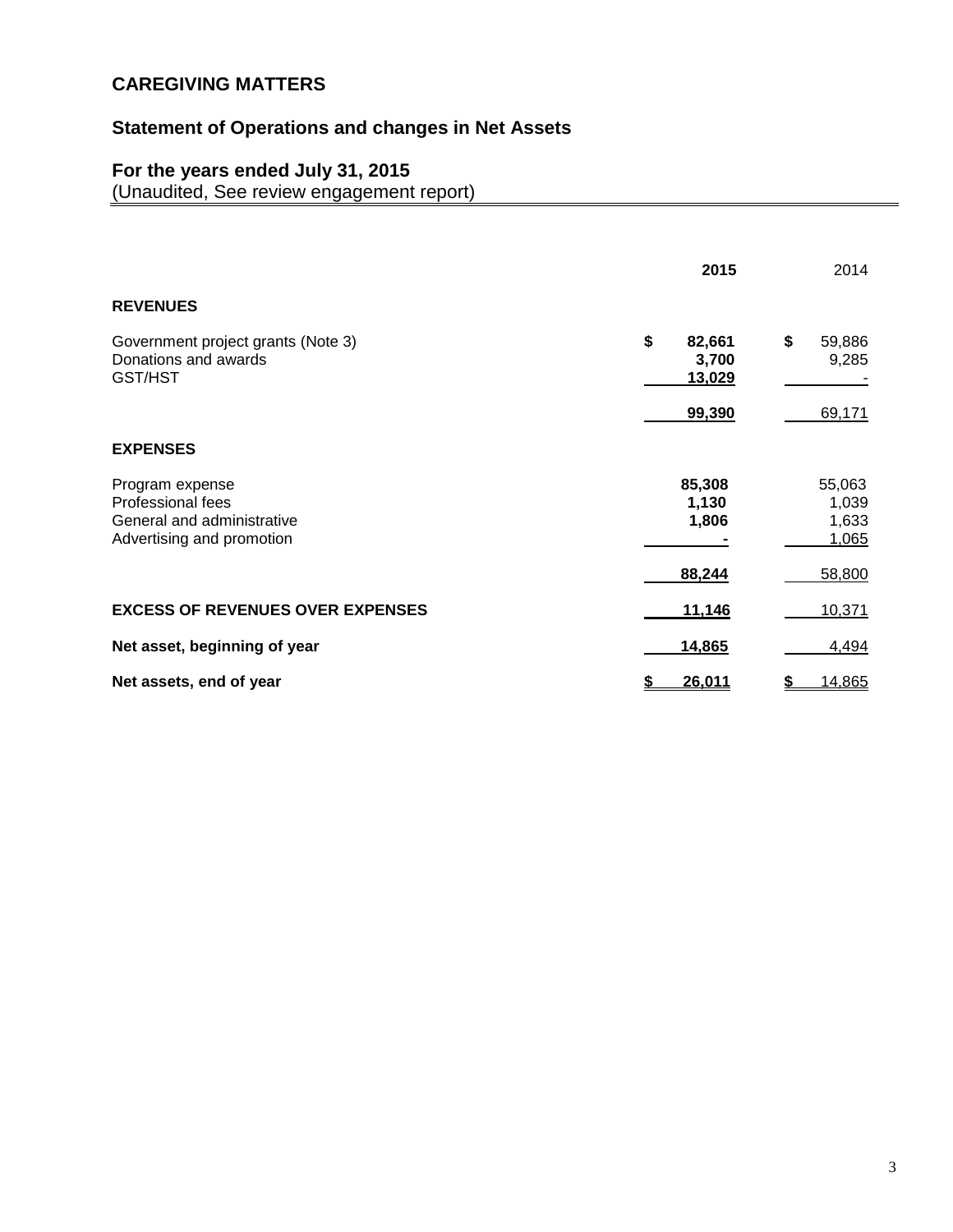# **Statement of Cash Flows**

# **For the year ended July 31, 2015**

(Unaudited, See review engagement report)

|                                                                                                                                                                                       | 2015                            | 2014                                                |
|---------------------------------------------------------------------------------------------------------------------------------------------------------------------------------------|---------------------------------|-----------------------------------------------------|
| Cash generated (used in):                                                                                                                                                             |                                 |                                                     |
| <b>Operating activities</b>                                                                                                                                                           |                                 |                                                     |
| Excess of revenues over expenses                                                                                                                                                      | \$<br>11,146                    | \$<br>10,371                                        |
| Impact on cash of changes in non-cash operating working capital items:<br><b>HST</b> receivable<br>Grants receivable<br>Accounts payable and accrued liabilities<br>Deferred revenues | (171)<br>(53, 136)<br>(42, 161) | (5, 158)<br>(24, 996)<br>565<br>(13, 552)<br>17,222 |
| <b>Investing activities</b>                                                                                                                                                           |                                 |                                                     |
| Cash disbursed for capital asset purchases                                                                                                                                            | $(-)$                           | (2,320)                                             |
| Increase (decrease) in cash                                                                                                                                                           | (42, 161)                       | 14,902                                              |
| Cash and cash equivalents, beginning of year                                                                                                                                          | 63,973                          | 49,071                                              |
| Cash and cash equivalents, end of year                                                                                                                                                | 21,812                          | 63,973<br>\$                                        |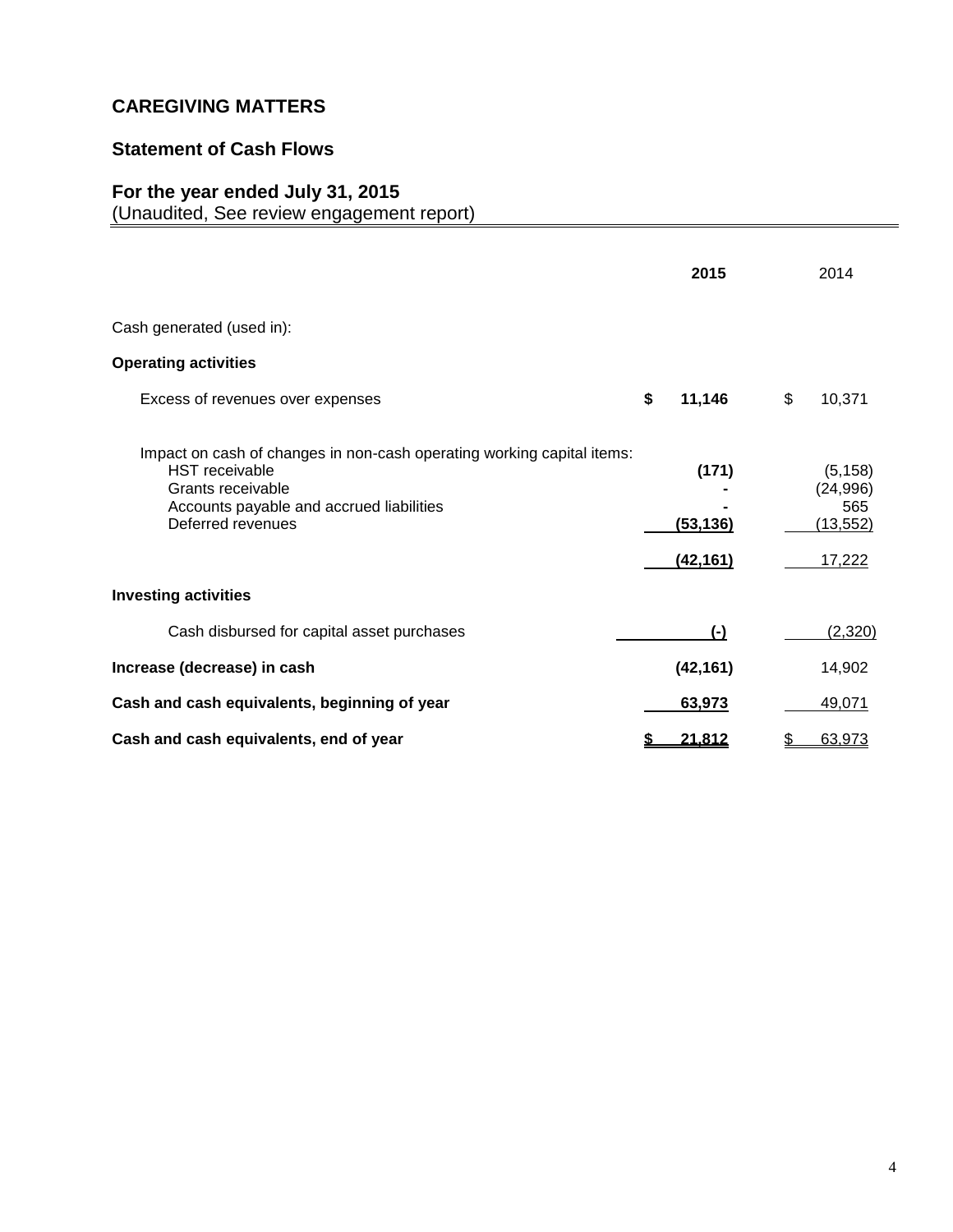### **Notes to Financial Statements**

#### **July 31, 2015**

#### **1. NATURE AND PURPOSE OF THE ORGANIZATION**

Caregiving Matters is a not-for-profit organization incorporated without share capital under the laws of the Province of Ontario on February 21, 2008. Its incorporated name was changed from Losing our Parents to Caregiving Matters on October 10, 2014.

The Organization offers education and support to family caregivers and others who are dealing with the poor health or death of a parent or loved one. The organization is an internet-based registered charity with approximately 90% of its work completed online and 10% of its efforts are directed at producing local educational events, including workshop presentations at seniors' homes and centre's, churches corporate "Lunch & Learns" and public conferences.

The Organization is exempt from income tax in Canada as a registered charitable organization.

#### **2. SIGNIFICANT ACCOUNTING POLICIES**

These financial statements are the representation of management and have been prepared in accordance with Canadian accounting standards for not-for-profit organizations in Part III of the CPA Handbook and include the following significant accounting policies.

#### Revenue recognition

The Organization follows the deferral method of accounting for contributions. Unrestricted contributions are recognized as revenues in the year received or receivable if the amount to be received can be reasonably estimated and collection is reasonably assured. Contributions explicitly and implicitly restricted by the donor are deferred when received and recognized as revenues in the year in which the related activity takes place and expenses are incurred.

Contributions received for the purchase of capital assets are initially deferred and then amortized as revenues on the same basis as the related capital assets are amortized.

#### Financial instruments

The organization initially measures its financial assets and financial liabilities at fair value. It subsequently measures all its financial assets and financial liabilities at amortized cost.

The financial assets subsequently measured at amortized cost include cash and cash equivalents and accounts receivable. The financial liabilities subsequently measured at amortized cost include accounts payable and accrued liabilities.

The carrying value of the organization's financial instruments approximates their fair value due to the relatively short term to maturity of those instruments. It is management's opinion that CKA is not exposed to significant interest rate or credit risk arising from these financial instruments.

#### Measurement uncertainty

The preparation of financial statements in conformity with Canadian accounting standards for not-for-profit organizations requires management to make estimates and assumptions that affect the reported amounts of assets and liabilities at the date of the financial statements and the reported amounts of revenues and expenses during the period. Actual results could differ from those estimates.